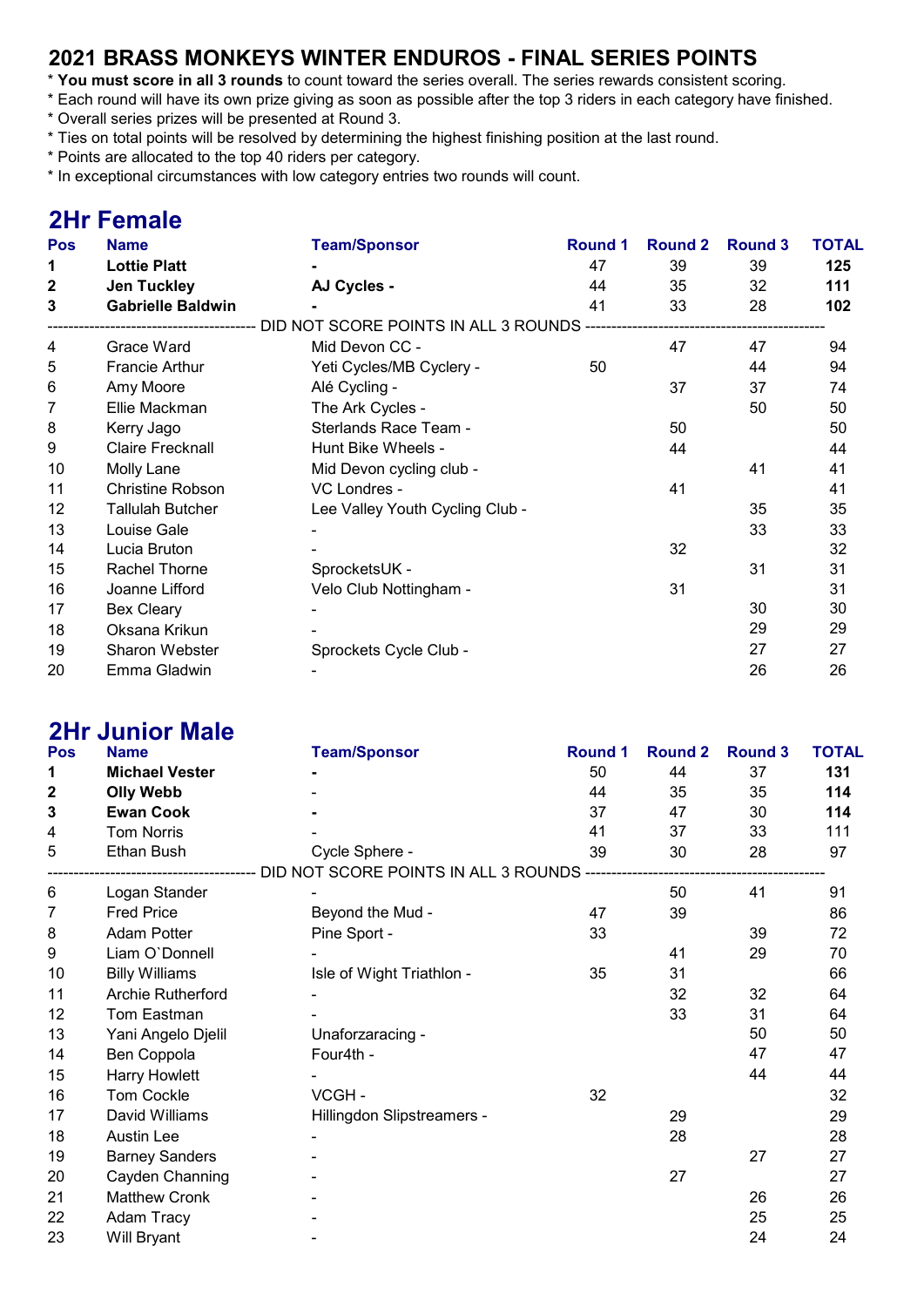| 24 | <b>Adam Stacey</b> | ۰              | 23 | 23 |
|----|--------------------|----------------|----|----|
| 25 | Kyran Fry          | $\blacksquare$ | 22 | 22 |
| 26 | Aidan Blair        | $\blacksquare$ | 21 | 21 |
| 27 | Oli Cowell         | -              | 20 | 20 |
| 28 | Hugo Kennedy       | ۰              | 19 | 19 |

| <b>Name</b><br><b>TOTAL</b><br>Pos<br><b>Team/Sponsor</b><br>Round 1<br>Round 2<br>Round 3<br>50<br>50<br>147<br><b>Luke Peyton</b><br>47<br>1<br><b>Mark Nuttall</b><br>GS Mossa -<br>44<br>41<br>35<br>120<br>$\mathbf 2$<br>3<br><b>George Turner</b><br>41<br>39<br>33<br>113<br>Mountain Trax -<br>Scott McCarron<br>32<br>23<br>90<br>4<br>35<br>Daniel Robson<br>5<br>Redhill CC/Uni of Nottingham -<br>28<br>28<br>25<br>81<br>6<br>Sam Nunn<br>25<br>30<br>18<br>73<br>GS MOSSA -<br>33<br>9<br>29<br>71<br>7<br>Ryan Keynes<br>14<br>Jamie Bryant<br>26<br>26<br>66<br>Matt Ainsworth<br>23<br>18<br>9<br>50<br>9<br>14<br>20<br>11<br>45<br>Rowan Miller<br>10<br>Larkfield cycles -<br>3<br>13<br>14<br>30<br>11<br>Nick Kirke<br>--------------------------- DID NOT SCORE POINTS IN ALL 3 ROUNDS ------------<br>12<br><b>Phillip Pearce</b><br>Hope Factory Racing -<br>47<br>97<br>50<br>13<br><b>Ben Marks</b><br>MB Cyclery -<br>47<br>37<br>84<br>14<br>Ryan Dean<br>24<br>25<br>49<br>31<br>15<br><b>Lindsey Smith</b><br>17<br>48<br>16<br>Kamil Kowalski<br>27<br>20<br>47<br>44<br>44<br><b>Matthew Fratesi</b><br>$N/A$ -<br>17<br>18<br><b>Thomas Timberlake</b><br>44<br>44<br>Dyson Cycles -<br>19<br>David Bone<br>41<br>41<br>20<br>Morgan Rhodes<br>Bodyworks XTC -<br>10<br>31<br>41<br>21<br>Tom Hughes<br>Vittoria Sigma Sports -<br>39<br>39<br>22<br><b>Richard Payne</b><br>GMBN-<br>39<br>39<br>23<br><b>Jake Neale</b><br>Trash Mile -<br>37<br>37<br>24<br><b>Robert Durnford</b><br>Paceline RT -<br>37<br>37<br>25<br>Tom Hardie<br>Trash Mile RT -<br>35<br>35<br>26<br>Trail Goodness bike service -<br>21<br>13<br><b>Christopher Hardwick</b><br>34<br>27<br>33<br>33<br><b>Richard Poynter</b><br>28<br>Lewis Williams<br>GS Mossa -<br>32<br>32<br>29<br>Ollie Mitchell<br>32<br>32<br>A3crg -<br>31<br>31<br>30<br>Simon Waite<br>30<br>31<br><b>Christopher Peacock</b><br>30<br>$\overline{\phantom{a}}$<br>30<br>30<br>32<br>Mike Smith<br>MB Cyclery -<br>29<br>29<br>33<br><b>Matt Hurst</b><br>Army Cycling (REME) -<br>Mark Shepherd<br>Fruit 4 London -<br>29<br>29<br>34<br>28<br>35<br>Adam Holleyman<br>Wightlink Wight Mountain Cycle Race Team -<br>28<br>36<br><b>Tom Baker</b><br>16<br>12<br>28<br>GS Mossa -<br>37<br>Oleksii Kolbaskoo<br>27<br>27<br>Dorking CC -<br>27<br>38<br>Mark Yetman<br>27<br>Alex Dobiecki<br>Crawley Wheelers Race Team -<br>39<br>26<br>26<br><b>Brixton Cycles Club -</b><br>24<br>24<br>40<br>Elliott Joseph<br>24<br>24<br>41<br>Nile Battey<br>23<br>23<br>42<br>Andrew Wiggett<br>22<br>22<br>43<br><b>Charlie Powell</b><br>Top Rai<br>22<br>22<br>44<br>Army Cycling Union -<br><b>Will Jeffries</b><br>22<br>22<br>45<br>46<br><b>Harry Griffiths</b><br>21<br>21<br>Charlie Anderson<br>T3 Triathlon -<br>47<br>21<br>21<br><b>Adrian Tuckley</b><br>AJ Cycles -<br>48<br>19<br>20<br>1<br><b>Gabriel Monks</b><br>20<br>20<br>49 |   | <b>2Hr Male</b> |  |  |  |
|------------------------------------------------------------------------------------------------------------------------------------------------------------------------------------------------------------------------------------------------------------------------------------------------------------------------------------------------------------------------------------------------------------------------------------------------------------------------------------------------------------------------------------------------------------------------------------------------------------------------------------------------------------------------------------------------------------------------------------------------------------------------------------------------------------------------------------------------------------------------------------------------------------------------------------------------------------------------------------------------------------------------------------------------------------------------------------------------------------------------------------------------------------------------------------------------------------------------------------------------------------------------------------------------------------------------------------------------------------------------------------------------------------------------------------------------------------------------------------------------------------------------------------------------------------------------------------------------------------------------------------------------------------------------------------------------------------------------------------------------------------------------------------------------------------------------------------------------------------------------------------------------------------------------------------------------------------------------------------------------------------------------------------------------------------------------------------------------------------------------------------------------------------------------------------------------------------------------------------------------------------------------------------------------------------------------------------------------------------------------------------------------------------------------------------------------------------------------------------------------------------------------------------------------------------------------------------------------------------------------------------------------------------------------------------------------------------------------------------------------------------------------------------------------------------------------------------------------------------------------------------------------------------------------------------------|---|-----------------|--|--|--|
|                                                                                                                                                                                                                                                                                                                                                                                                                                                                                                                                                                                                                                                                                                                                                                                                                                                                                                                                                                                                                                                                                                                                                                                                                                                                                                                                                                                                                                                                                                                                                                                                                                                                                                                                                                                                                                                                                                                                                                                                                                                                                                                                                                                                                                                                                                                                                                                                                                                                                                                                                                                                                                                                                                                                                                                                                                                                                                                                          |   |                 |  |  |  |
|                                                                                                                                                                                                                                                                                                                                                                                                                                                                                                                                                                                                                                                                                                                                                                                                                                                                                                                                                                                                                                                                                                                                                                                                                                                                                                                                                                                                                                                                                                                                                                                                                                                                                                                                                                                                                                                                                                                                                                                                                                                                                                                                                                                                                                                                                                                                                                                                                                                                                                                                                                                                                                                                                                                                                                                                                                                                                                                                          |   |                 |  |  |  |
|                                                                                                                                                                                                                                                                                                                                                                                                                                                                                                                                                                                                                                                                                                                                                                                                                                                                                                                                                                                                                                                                                                                                                                                                                                                                                                                                                                                                                                                                                                                                                                                                                                                                                                                                                                                                                                                                                                                                                                                                                                                                                                                                                                                                                                                                                                                                                                                                                                                                                                                                                                                                                                                                                                                                                                                                                                                                                                                                          |   |                 |  |  |  |
|                                                                                                                                                                                                                                                                                                                                                                                                                                                                                                                                                                                                                                                                                                                                                                                                                                                                                                                                                                                                                                                                                                                                                                                                                                                                                                                                                                                                                                                                                                                                                                                                                                                                                                                                                                                                                                                                                                                                                                                                                                                                                                                                                                                                                                                                                                                                                                                                                                                                                                                                                                                                                                                                                                                                                                                                                                                                                                                                          |   |                 |  |  |  |
|                                                                                                                                                                                                                                                                                                                                                                                                                                                                                                                                                                                                                                                                                                                                                                                                                                                                                                                                                                                                                                                                                                                                                                                                                                                                                                                                                                                                                                                                                                                                                                                                                                                                                                                                                                                                                                                                                                                                                                                                                                                                                                                                                                                                                                                                                                                                                                                                                                                                                                                                                                                                                                                                                                                                                                                                                                                                                                                                          |   |                 |  |  |  |
|                                                                                                                                                                                                                                                                                                                                                                                                                                                                                                                                                                                                                                                                                                                                                                                                                                                                                                                                                                                                                                                                                                                                                                                                                                                                                                                                                                                                                                                                                                                                                                                                                                                                                                                                                                                                                                                                                                                                                                                                                                                                                                                                                                                                                                                                                                                                                                                                                                                                                                                                                                                                                                                                                                                                                                                                                                                                                                                                          |   |                 |  |  |  |
|                                                                                                                                                                                                                                                                                                                                                                                                                                                                                                                                                                                                                                                                                                                                                                                                                                                                                                                                                                                                                                                                                                                                                                                                                                                                                                                                                                                                                                                                                                                                                                                                                                                                                                                                                                                                                                                                                                                                                                                                                                                                                                                                                                                                                                                                                                                                                                                                                                                                                                                                                                                                                                                                                                                                                                                                                                                                                                                                          |   |                 |  |  |  |
|                                                                                                                                                                                                                                                                                                                                                                                                                                                                                                                                                                                                                                                                                                                                                                                                                                                                                                                                                                                                                                                                                                                                                                                                                                                                                                                                                                                                                                                                                                                                                                                                                                                                                                                                                                                                                                                                                                                                                                                                                                                                                                                                                                                                                                                                                                                                                                                                                                                                                                                                                                                                                                                                                                                                                                                                                                                                                                                                          |   |                 |  |  |  |
|                                                                                                                                                                                                                                                                                                                                                                                                                                                                                                                                                                                                                                                                                                                                                                                                                                                                                                                                                                                                                                                                                                                                                                                                                                                                                                                                                                                                                                                                                                                                                                                                                                                                                                                                                                                                                                                                                                                                                                                                                                                                                                                                                                                                                                                                                                                                                                                                                                                                                                                                                                                                                                                                                                                                                                                                                                                                                                                                          | 8 |                 |  |  |  |
|                                                                                                                                                                                                                                                                                                                                                                                                                                                                                                                                                                                                                                                                                                                                                                                                                                                                                                                                                                                                                                                                                                                                                                                                                                                                                                                                                                                                                                                                                                                                                                                                                                                                                                                                                                                                                                                                                                                                                                                                                                                                                                                                                                                                                                                                                                                                                                                                                                                                                                                                                                                                                                                                                                                                                                                                                                                                                                                                          |   |                 |  |  |  |
|                                                                                                                                                                                                                                                                                                                                                                                                                                                                                                                                                                                                                                                                                                                                                                                                                                                                                                                                                                                                                                                                                                                                                                                                                                                                                                                                                                                                                                                                                                                                                                                                                                                                                                                                                                                                                                                                                                                                                                                                                                                                                                                                                                                                                                                                                                                                                                                                                                                                                                                                                                                                                                                                                                                                                                                                                                                                                                                                          |   |                 |  |  |  |
|                                                                                                                                                                                                                                                                                                                                                                                                                                                                                                                                                                                                                                                                                                                                                                                                                                                                                                                                                                                                                                                                                                                                                                                                                                                                                                                                                                                                                                                                                                                                                                                                                                                                                                                                                                                                                                                                                                                                                                                                                                                                                                                                                                                                                                                                                                                                                                                                                                                                                                                                                                                                                                                                                                                                                                                                                                                                                                                                          |   |                 |  |  |  |
|                                                                                                                                                                                                                                                                                                                                                                                                                                                                                                                                                                                                                                                                                                                                                                                                                                                                                                                                                                                                                                                                                                                                                                                                                                                                                                                                                                                                                                                                                                                                                                                                                                                                                                                                                                                                                                                                                                                                                                                                                                                                                                                                                                                                                                                                                                                                                                                                                                                                                                                                                                                                                                                                                                                                                                                                                                                                                                                                          |   |                 |  |  |  |
|                                                                                                                                                                                                                                                                                                                                                                                                                                                                                                                                                                                                                                                                                                                                                                                                                                                                                                                                                                                                                                                                                                                                                                                                                                                                                                                                                                                                                                                                                                                                                                                                                                                                                                                                                                                                                                                                                                                                                                                                                                                                                                                                                                                                                                                                                                                                                                                                                                                                                                                                                                                                                                                                                                                                                                                                                                                                                                                                          |   |                 |  |  |  |
|                                                                                                                                                                                                                                                                                                                                                                                                                                                                                                                                                                                                                                                                                                                                                                                                                                                                                                                                                                                                                                                                                                                                                                                                                                                                                                                                                                                                                                                                                                                                                                                                                                                                                                                                                                                                                                                                                                                                                                                                                                                                                                                                                                                                                                                                                                                                                                                                                                                                                                                                                                                                                                                                                                                                                                                                                                                                                                                                          |   |                 |  |  |  |
|                                                                                                                                                                                                                                                                                                                                                                                                                                                                                                                                                                                                                                                                                                                                                                                                                                                                                                                                                                                                                                                                                                                                                                                                                                                                                                                                                                                                                                                                                                                                                                                                                                                                                                                                                                                                                                                                                                                                                                                                                                                                                                                                                                                                                                                                                                                                                                                                                                                                                                                                                                                                                                                                                                                                                                                                                                                                                                                                          |   |                 |  |  |  |
|                                                                                                                                                                                                                                                                                                                                                                                                                                                                                                                                                                                                                                                                                                                                                                                                                                                                                                                                                                                                                                                                                                                                                                                                                                                                                                                                                                                                                                                                                                                                                                                                                                                                                                                                                                                                                                                                                                                                                                                                                                                                                                                                                                                                                                                                                                                                                                                                                                                                                                                                                                                                                                                                                                                                                                                                                                                                                                                                          |   |                 |  |  |  |
|                                                                                                                                                                                                                                                                                                                                                                                                                                                                                                                                                                                                                                                                                                                                                                                                                                                                                                                                                                                                                                                                                                                                                                                                                                                                                                                                                                                                                                                                                                                                                                                                                                                                                                                                                                                                                                                                                                                                                                                                                                                                                                                                                                                                                                                                                                                                                                                                                                                                                                                                                                                                                                                                                                                                                                                                                                                                                                                                          |   |                 |  |  |  |
|                                                                                                                                                                                                                                                                                                                                                                                                                                                                                                                                                                                                                                                                                                                                                                                                                                                                                                                                                                                                                                                                                                                                                                                                                                                                                                                                                                                                                                                                                                                                                                                                                                                                                                                                                                                                                                                                                                                                                                                                                                                                                                                                                                                                                                                                                                                                                                                                                                                                                                                                                                                                                                                                                                                                                                                                                                                                                                                                          |   |                 |  |  |  |
|                                                                                                                                                                                                                                                                                                                                                                                                                                                                                                                                                                                                                                                                                                                                                                                                                                                                                                                                                                                                                                                                                                                                                                                                                                                                                                                                                                                                                                                                                                                                                                                                                                                                                                                                                                                                                                                                                                                                                                                                                                                                                                                                                                                                                                                                                                                                                                                                                                                                                                                                                                                                                                                                                                                                                                                                                                                                                                                                          |   |                 |  |  |  |
|                                                                                                                                                                                                                                                                                                                                                                                                                                                                                                                                                                                                                                                                                                                                                                                                                                                                                                                                                                                                                                                                                                                                                                                                                                                                                                                                                                                                                                                                                                                                                                                                                                                                                                                                                                                                                                                                                                                                                                                                                                                                                                                                                                                                                                                                                                                                                                                                                                                                                                                                                                                                                                                                                                                                                                                                                                                                                                                                          |   |                 |  |  |  |
|                                                                                                                                                                                                                                                                                                                                                                                                                                                                                                                                                                                                                                                                                                                                                                                                                                                                                                                                                                                                                                                                                                                                                                                                                                                                                                                                                                                                                                                                                                                                                                                                                                                                                                                                                                                                                                                                                                                                                                                                                                                                                                                                                                                                                                                                                                                                                                                                                                                                                                                                                                                                                                                                                                                                                                                                                                                                                                                                          |   |                 |  |  |  |
|                                                                                                                                                                                                                                                                                                                                                                                                                                                                                                                                                                                                                                                                                                                                                                                                                                                                                                                                                                                                                                                                                                                                                                                                                                                                                                                                                                                                                                                                                                                                                                                                                                                                                                                                                                                                                                                                                                                                                                                                                                                                                                                                                                                                                                                                                                                                                                                                                                                                                                                                                                                                                                                                                                                                                                                                                                                                                                                                          |   |                 |  |  |  |
|                                                                                                                                                                                                                                                                                                                                                                                                                                                                                                                                                                                                                                                                                                                                                                                                                                                                                                                                                                                                                                                                                                                                                                                                                                                                                                                                                                                                                                                                                                                                                                                                                                                                                                                                                                                                                                                                                                                                                                                                                                                                                                                                                                                                                                                                                                                                                                                                                                                                                                                                                                                                                                                                                                                                                                                                                                                                                                                                          |   |                 |  |  |  |
|                                                                                                                                                                                                                                                                                                                                                                                                                                                                                                                                                                                                                                                                                                                                                                                                                                                                                                                                                                                                                                                                                                                                                                                                                                                                                                                                                                                                                                                                                                                                                                                                                                                                                                                                                                                                                                                                                                                                                                                                                                                                                                                                                                                                                                                                                                                                                                                                                                                                                                                                                                                                                                                                                                                                                                                                                                                                                                                                          |   |                 |  |  |  |
|                                                                                                                                                                                                                                                                                                                                                                                                                                                                                                                                                                                                                                                                                                                                                                                                                                                                                                                                                                                                                                                                                                                                                                                                                                                                                                                                                                                                                                                                                                                                                                                                                                                                                                                                                                                                                                                                                                                                                                                                                                                                                                                                                                                                                                                                                                                                                                                                                                                                                                                                                                                                                                                                                                                                                                                                                                                                                                                                          |   |                 |  |  |  |
|                                                                                                                                                                                                                                                                                                                                                                                                                                                                                                                                                                                                                                                                                                                                                                                                                                                                                                                                                                                                                                                                                                                                                                                                                                                                                                                                                                                                                                                                                                                                                                                                                                                                                                                                                                                                                                                                                                                                                                                                                                                                                                                                                                                                                                                                                                                                                                                                                                                                                                                                                                                                                                                                                                                                                                                                                                                                                                                                          |   |                 |  |  |  |
|                                                                                                                                                                                                                                                                                                                                                                                                                                                                                                                                                                                                                                                                                                                                                                                                                                                                                                                                                                                                                                                                                                                                                                                                                                                                                                                                                                                                                                                                                                                                                                                                                                                                                                                                                                                                                                                                                                                                                                                                                                                                                                                                                                                                                                                                                                                                                                                                                                                                                                                                                                                                                                                                                                                                                                                                                                                                                                                                          |   |                 |  |  |  |
|                                                                                                                                                                                                                                                                                                                                                                                                                                                                                                                                                                                                                                                                                                                                                                                                                                                                                                                                                                                                                                                                                                                                                                                                                                                                                                                                                                                                                                                                                                                                                                                                                                                                                                                                                                                                                                                                                                                                                                                                                                                                                                                                                                                                                                                                                                                                                                                                                                                                                                                                                                                                                                                                                                                                                                                                                                                                                                                                          |   |                 |  |  |  |
|                                                                                                                                                                                                                                                                                                                                                                                                                                                                                                                                                                                                                                                                                                                                                                                                                                                                                                                                                                                                                                                                                                                                                                                                                                                                                                                                                                                                                                                                                                                                                                                                                                                                                                                                                                                                                                                                                                                                                                                                                                                                                                                                                                                                                                                                                                                                                                                                                                                                                                                                                                                                                                                                                                                                                                                                                                                                                                                                          |   |                 |  |  |  |
|                                                                                                                                                                                                                                                                                                                                                                                                                                                                                                                                                                                                                                                                                                                                                                                                                                                                                                                                                                                                                                                                                                                                                                                                                                                                                                                                                                                                                                                                                                                                                                                                                                                                                                                                                                                                                                                                                                                                                                                                                                                                                                                                                                                                                                                                                                                                                                                                                                                                                                                                                                                                                                                                                                                                                                                                                                                                                                                                          |   |                 |  |  |  |
|                                                                                                                                                                                                                                                                                                                                                                                                                                                                                                                                                                                                                                                                                                                                                                                                                                                                                                                                                                                                                                                                                                                                                                                                                                                                                                                                                                                                                                                                                                                                                                                                                                                                                                                                                                                                                                                                                                                                                                                                                                                                                                                                                                                                                                                                                                                                                                                                                                                                                                                                                                                                                                                                                                                                                                                                                                                                                                                                          |   |                 |  |  |  |
|                                                                                                                                                                                                                                                                                                                                                                                                                                                                                                                                                                                                                                                                                                                                                                                                                                                                                                                                                                                                                                                                                                                                                                                                                                                                                                                                                                                                                                                                                                                                                                                                                                                                                                                                                                                                                                                                                                                                                                                                                                                                                                                                                                                                                                                                                                                                                                                                                                                                                                                                                                                                                                                                                                                                                                                                                                                                                                                                          |   |                 |  |  |  |
|                                                                                                                                                                                                                                                                                                                                                                                                                                                                                                                                                                                                                                                                                                                                                                                                                                                                                                                                                                                                                                                                                                                                                                                                                                                                                                                                                                                                                                                                                                                                                                                                                                                                                                                                                                                                                                                                                                                                                                                                                                                                                                                                                                                                                                                                                                                                                                                                                                                                                                                                                                                                                                                                                                                                                                                                                                                                                                                                          |   |                 |  |  |  |
|                                                                                                                                                                                                                                                                                                                                                                                                                                                                                                                                                                                                                                                                                                                                                                                                                                                                                                                                                                                                                                                                                                                                                                                                                                                                                                                                                                                                                                                                                                                                                                                                                                                                                                                                                                                                                                                                                                                                                                                                                                                                                                                                                                                                                                                                                                                                                                                                                                                                                                                                                                                                                                                                                                                                                                                                                                                                                                                                          |   |                 |  |  |  |
|                                                                                                                                                                                                                                                                                                                                                                                                                                                                                                                                                                                                                                                                                                                                                                                                                                                                                                                                                                                                                                                                                                                                                                                                                                                                                                                                                                                                                                                                                                                                                                                                                                                                                                                                                                                                                                                                                                                                                                                                                                                                                                                                                                                                                                                                                                                                                                                                                                                                                                                                                                                                                                                                                                                                                                                                                                                                                                                                          |   |                 |  |  |  |
|                                                                                                                                                                                                                                                                                                                                                                                                                                                                                                                                                                                                                                                                                                                                                                                                                                                                                                                                                                                                                                                                                                                                                                                                                                                                                                                                                                                                                                                                                                                                                                                                                                                                                                                                                                                                                                                                                                                                                                                                                                                                                                                                                                                                                                                                                                                                                                                                                                                                                                                                                                                                                                                                                                                                                                                                                                                                                                                                          |   |                 |  |  |  |
|                                                                                                                                                                                                                                                                                                                                                                                                                                                                                                                                                                                                                                                                                                                                                                                                                                                                                                                                                                                                                                                                                                                                                                                                                                                                                                                                                                                                                                                                                                                                                                                                                                                                                                                                                                                                                                                                                                                                                                                                                                                                                                                                                                                                                                                                                                                                                                                                                                                                                                                                                                                                                                                                                                                                                                                                                                                                                                                                          |   |                 |  |  |  |
|                                                                                                                                                                                                                                                                                                                                                                                                                                                                                                                                                                                                                                                                                                                                                                                                                                                                                                                                                                                                                                                                                                                                                                                                                                                                                                                                                                                                                                                                                                                                                                                                                                                                                                                                                                                                                                                                                                                                                                                                                                                                                                                                                                                                                                                                                                                                                                                                                                                                                                                                                                                                                                                                                                                                                                                                                                                                                                                                          |   |                 |  |  |  |
|                                                                                                                                                                                                                                                                                                                                                                                                                                                                                                                                                                                                                                                                                                                                                                                                                                                                                                                                                                                                                                                                                                                                                                                                                                                                                                                                                                                                                                                                                                                                                                                                                                                                                                                                                                                                                                                                                                                                                                                                                                                                                                                                                                                                                                                                                                                                                                                                                                                                                                                                                                                                                                                                                                                                                                                                                                                                                                                                          |   |                 |  |  |  |
|                                                                                                                                                                                                                                                                                                                                                                                                                                                                                                                                                                                                                                                                                                                                                                                                                                                                                                                                                                                                                                                                                                                                                                                                                                                                                                                                                                                                                                                                                                                                                                                                                                                                                                                                                                                                                                                                                                                                                                                                                                                                                                                                                                                                                                                                                                                                                                                                                                                                                                                                                                                                                                                                                                                                                                                                                                                                                                                                          |   |                 |  |  |  |
|                                                                                                                                                                                                                                                                                                                                                                                                                                                                                                                                                                                                                                                                                                                                                                                                                                                                                                                                                                                                                                                                                                                                                                                                                                                                                                                                                                                                                                                                                                                                                                                                                                                                                                                                                                                                                                                                                                                                                                                                                                                                                                                                                                                                                                                                                                                                                                                                                                                                                                                                                                                                                                                                                                                                                                                                                                                                                                                                          |   |                 |  |  |  |
|                                                                                                                                                                                                                                                                                                                                                                                                                                                                                                                                                                                                                                                                                                                                                                                                                                                                                                                                                                                                                                                                                                                                                                                                                                                                                                                                                                                                                                                                                                                                                                                                                                                                                                                                                                                                                                                                                                                                                                                                                                                                                                                                                                                                                                                                                                                                                                                                                                                                                                                                                                                                                                                                                                                                                                                                                                                                                                                                          |   |                 |  |  |  |
|                                                                                                                                                                                                                                                                                                                                                                                                                                                                                                                                                                                                                                                                                                                                                                                                                                                                                                                                                                                                                                                                                                                                                                                                                                                                                                                                                                                                                                                                                                                                                                                                                                                                                                                                                                                                                                                                                                                                                                                                                                                                                                                                                                                                                                                                                                                                                                                                                                                                                                                                                                                                                                                                                                                                                                                                                                                                                                                                          |   |                 |  |  |  |
|                                                                                                                                                                                                                                                                                                                                                                                                                                                                                                                                                                                                                                                                                                                                                                                                                                                                                                                                                                                                                                                                                                                                                                                                                                                                                                                                                                                                                                                                                                                                                                                                                                                                                                                                                                                                                                                                                                                                                                                                                                                                                                                                                                                                                                                                                                                                                                                                                                                                                                                                                                                                                                                                                                                                                                                                                                                                                                                                          |   |                 |  |  |  |
|                                                                                                                                                                                                                                                                                                                                                                                                                                                                                                                                                                                                                                                                                                                                                                                                                                                                                                                                                                                                                                                                                                                                                                                                                                                                                                                                                                                                                                                                                                                                                                                                                                                                                                                                                                                                                                                                                                                                                                                                                                                                                                                                                                                                                                                                                                                                                                                                                                                                                                                                                                                                                                                                                                                                                                                                                                                                                                                                          |   |                 |  |  |  |
|                                                                                                                                                                                                                                                                                                                                                                                                                                                                                                                                                                                                                                                                                                                                                                                                                                                                                                                                                                                                                                                                                                                                                                                                                                                                                                                                                                                                                                                                                                                                                                                                                                                                                                                                                                                                                                                                                                                                                                                                                                                                                                                                                                                                                                                                                                                                                                                                                                                                                                                                                                                                                                                                                                                                                                                                                                                                                                                                          |   |                 |  |  |  |
|                                                                                                                                                                                                                                                                                                                                                                                                                                                                                                                                                                                                                                                                                                                                                                                                                                                                                                                                                                                                                                                                                                                                                                                                                                                                                                                                                                                                                                                                                                                                                                                                                                                                                                                                                                                                                                                                                                                                                                                                                                                                                                                                                                                                                                                                                                                                                                                                                                                                                                                                                                                                                                                                                                                                                                                                                                                                                                                                          |   |                 |  |  |  |
|                                                                                                                                                                                                                                                                                                                                                                                                                                                                                                                                                                                                                                                                                                                                                                                                                                                                                                                                                                                                                                                                                                                                                                                                                                                                                                                                                                                                                                                                                                                                                                                                                                                                                                                                                                                                                                                                                                                                                                                                                                                                                                                                                                                                                                                                                                                                                                                                                                                                                                                                                                                                                                                                                                                                                                                                                                                                                                                                          |   |                 |  |  |  |
|                                                                                                                                                                                                                                                                                                                                                                                                                                                                                                                                                                                                                                                                                                                                                                                                                                                                                                                                                                                                                                                                                                                                                                                                                                                                                                                                                                                                                                                                                                                                                                                                                                                                                                                                                                                                                                                                                                                                                                                                                                                                                                                                                                                                                                                                                                                                                                                                                                                                                                                                                                                                                                                                                                                                                                                                                                                                                                                                          |   |                 |  |  |  |
|                                                                                                                                                                                                                                                                                                                                                                                                                                                                                                                                                                                                                                                                                                                                                                                                                                                                                                                                                                                                                                                                                                                                                                                                                                                                                                                                                                                                                                                                                                                                                                                                                                                                                                                                                                                                                                                                                                                                                                                                                                                                                                                                                                                                                                                                                                                                                                                                                                                                                                                                                                                                                                                                                                                                                                                                                                                                                                                                          |   |                 |  |  |  |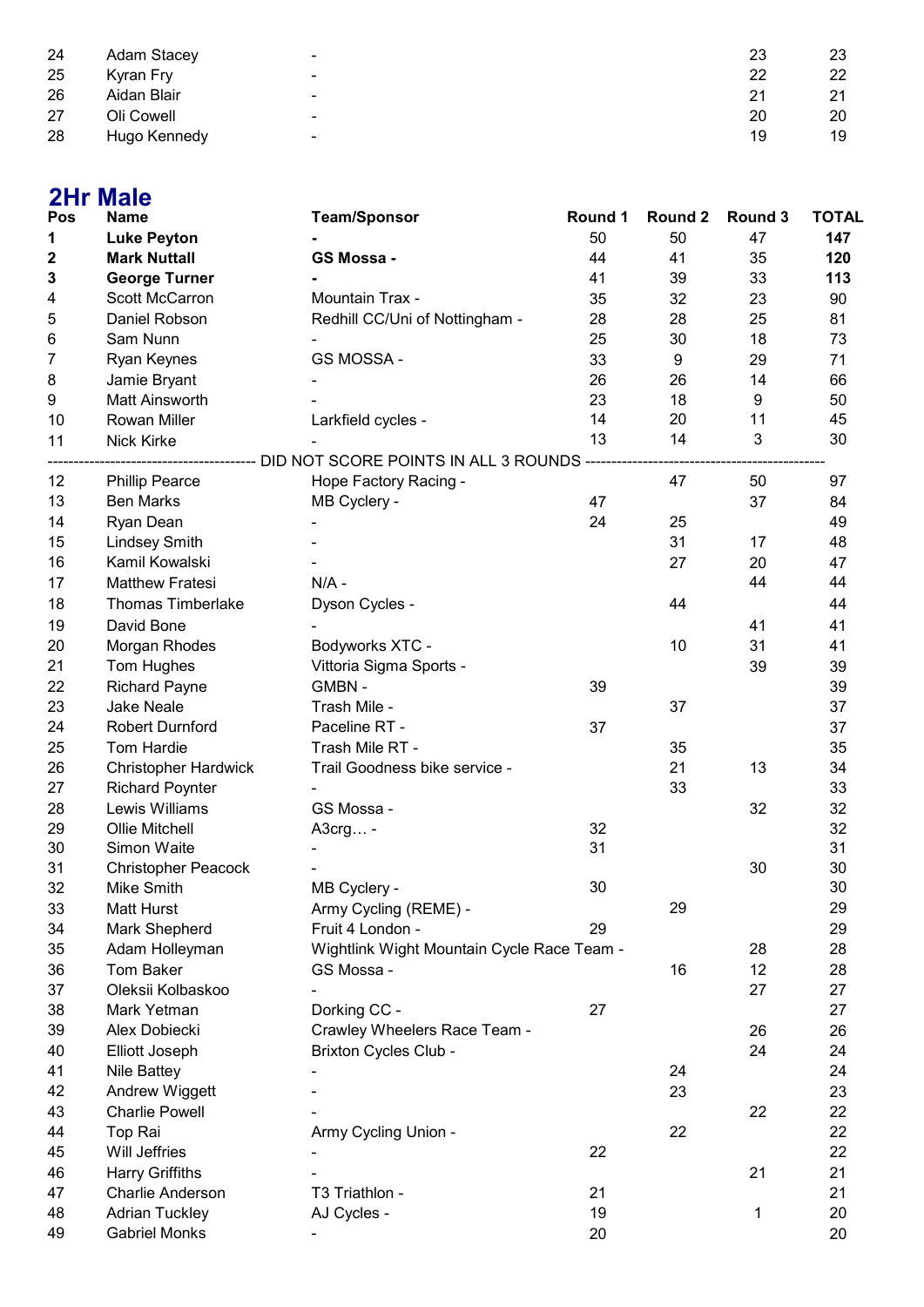| 50 | Jay Christopher          | The Ark Cycles -        |    |    | 19 | 19 |
|----|--------------------------|-------------------------|----|----|----|----|
| 51 | <b>Ashley Newell</b>     |                         |    | 19 |    | 19 |
| 52 | Dean Clewley             |                         | 18 |    |    | 18 |
| 53 | Calum Wooldridge         |                         |    | 17 |    | 17 |
| 54 | Jon Lewis                | USE - Exposure -        | 17 |    |    | 17 |
| 55 | <b>Tobias Dahlhaus</b>   | Foran CCC -             |    |    | 16 | 16 |
| 56 | Tom Kane                 | Coastal Paddle Boards - | 16 |    |    | 16 |
| 57 | Nicholas Earley          |                         |    |    | 15 | 15 |
| 58 | Rob Gloyns               |                         |    | 15 |    | 15 |
| 59 | <b>Ben Gilbert</b>       |                         | 15 |    |    | 15 |
| 60 | <b>Patrick Tarry</b>     |                         |    | 13 |    | 13 |
| 61 | <b>Charles Harradine</b> |                         |    | 12 |    | 12 |
| 62 | Andy Shackel             |                         | 12 |    |    | 12 |
| 63 | John Newell              |                         |    | 11 |    | 11 |
| 64 | Kevin Day                |                         |    |    | 10 | 10 |
| 65 | Joe Edwards              |                         |    |    | 8  | 8  |
| 66 | <b>Gavin Dallow</b>      |                         |    | 8  |    | 8  |
| 67 | Fred Lord                |                         |    |    | 7  | 7  |
| 68 | Pawel Kunzynski          |                         |    | 7  |    | 7  |
| 69 | Andy Taylor              |                         |    |    | 6  | 6  |
| 70 | Ben Payne                | Aj cycles -             |    |    | 5  | 5  |
| 71 | Jon Melson               |                         |    |    | 4  | 4  |
| 72 | <b>Neil Harris</b>       | RACE OFF ROAD -         |    |    | 2  | 2  |

### 2Hr Veteran Female

| <b>Pos</b> | <b>Name</b>            | <b>Team/Sponsor</b>                                | <b>Round 1</b> | <b>Round 2</b> | <b>Round 3</b> | TOTAL |
|------------|------------------------|----------------------------------------------------|----------------|----------------|----------------|-------|
| 1          | <b>Sarah Darch</b>     |                                                    | 50             | 41             | 41             | 132   |
| 2          | <b>Jo Scott</b>        | - Dynotech                                         | 47             | 37             | 32             | 116   |
|            |                        | DID NOT SCORE POINTS IN ALL 3 ROUNDS ------------- |                |                |                |       |
| 3          | Davina McLelland       | 9 Endurance -                                      |                | 50             | 50             | 100   |
| 4          | Lydia Brookes          | Les Filles -                                       |                |                | 47             | 47    |
| 5          | Nienke Hensbroek       |                                                    |                | 47             |                | 47    |
| 6          | Caroline Goward        | Scott Racing -                                     |                |                | 44             | 44    |
| 7          | Helen Webb             |                                                    |                | 44             |                | 44    |
| 8          | Sally Mortleman        |                                                    |                |                | 39             | 39    |
| 9          | <b>Allison Parritt</b> | Purely Cornish -                                   |                | 39             |                | 39    |
| 10         | Jeni Sanderson         | Sprockets Cycle Club -                             |                |                | 37             | 37    |
| 11         | Christina Peyton       | - Berks on Bikes                                   |                |                | 35             | 35    |
| 12         | Lisa Stephenson        |                                                    |                | 35             |                | 35    |
| 13         | Lisa Baker             |                                                    |                |                | 33             | 33    |
| 14         | Emma Askew             |                                                    |                | 33             |                | 33    |
| 15         | Melanie Sheehan        |                                                    |                |                | 31             | 31    |
| 16         | Georgina Dowding       | Sprockets Cycle Club -                             |                |                | 30             | 30    |
| 17         | Jenny Brown            | Sprockets Cycle Club -                             |                |                | 29             | 29    |

# 2Hr Veteran Male

| ZПI          | VELEI AIT IVIAIE       |                           |         |         |         |              |
|--------------|------------------------|---------------------------|---------|---------|---------|--------------|
| <b>Pos</b>   | <b>Name</b>            | <b>Team/Sponsor</b>       | Round 1 | Round 2 | Round 3 | <b>TOTAL</b> |
| 1            | <b>Ollie Rastall</b>   | GS Mossa -                | 50      | 50      | 47      | 147          |
| $\mathbf{2}$ | <b>Mike Tomlinson</b>  | <b>Southfork Racing -</b> | 35      | 41      | 31      | 107          |
| 3            | <b>Sam Burrows</b>     | <b>FIASCO -</b>           | 33      | 26      | 27      | 86           |
| 4            | Chris White            | - Mountain Trax           | 32      | 28      | 25      | 85           |
| 5            | <b>Andrew Lewis</b>    | Redhill CC -              | 28      | 31      | 24      | 83           |
| 6            | Martin Williamson      | London Dynamo -           | 27      | 29      | 22      | 78           |
| 7            | Michael Harrison       | GS MOSSA -                | 2       | 32      | 37      | 71           |
| 8            | <b>Gareth Marriott</b> |                           | 25      | 20      | 26      | 71           |
| 9            | <b>Chris Green</b>     | Southfork Racing -        | 21      | 18      | 21      | 60           |
| 10           | Clive Lucas            |                           | 26      | 15      | 8       | 49           |
|              |                        |                           |         |         |         |              |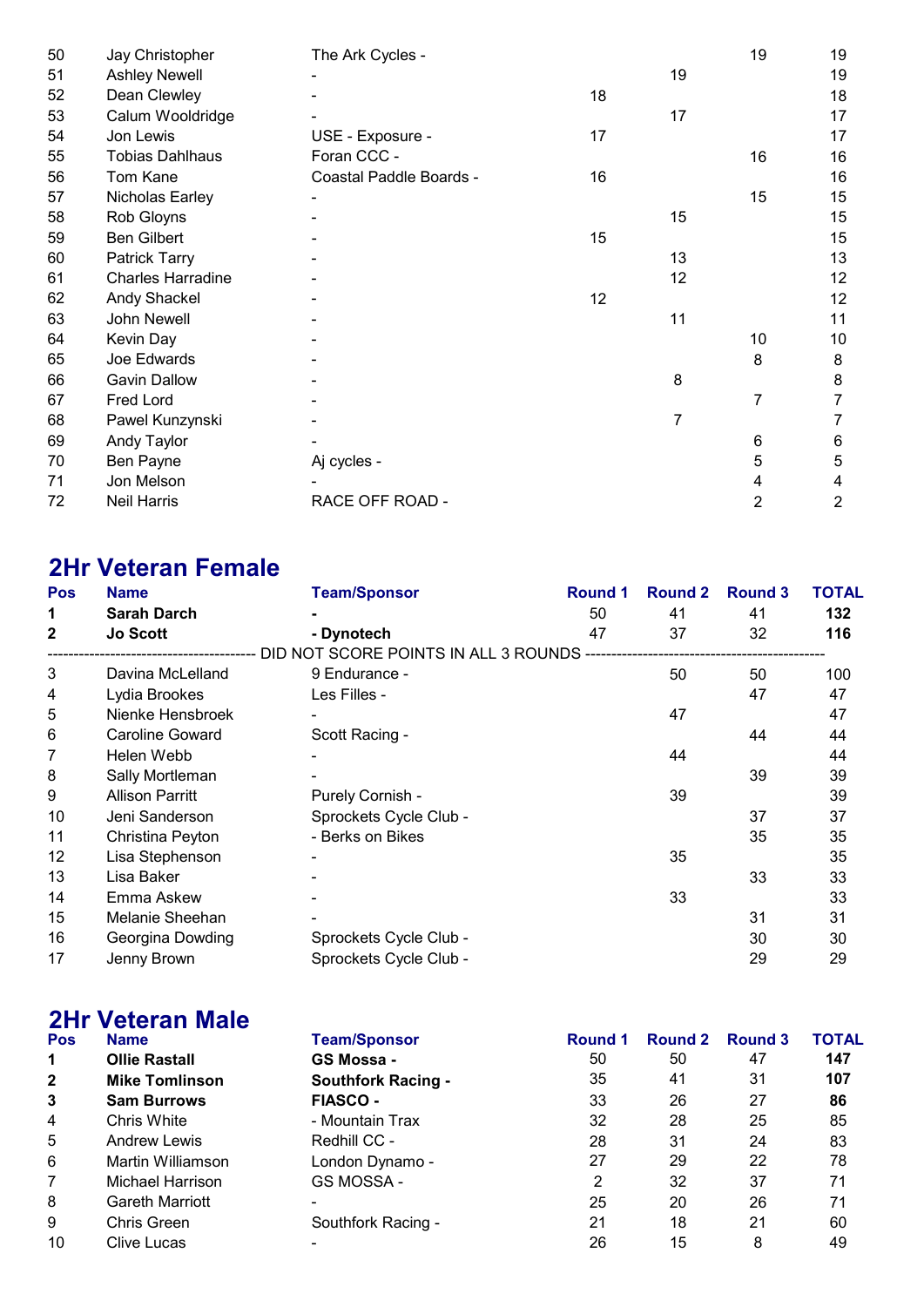| 11 | Mark Whenham               | <b>BRRT-</b>                                    | 18 | 8  | $\overline{2}$ | 28               |
|----|----------------------------|-------------------------------------------------|----|----|----------------|------------------|
|    |                            | ---------- DID NOT SCORE POINTS IN ALL 3 ROUNDS |    |    |                |                  |
| 12 | <b>Simon Ernest</b>        | Renvale RT -                                    | 47 | 47 |                | 94               |
| 13 | Paul Wellicome             | GS Mossa / Four4th -                            | 44 |    | 44             | 88               |
| 14 | Lewis King                 |                                                 | 41 | 39 |                | 80               |
| 15 | Matt Loake                 | Southforkracing.co.uk -                         |    | 44 | 33             | 77               |
| 16 | Paul Marsden               |                                                 | 39 |    | 35             | 74               |
| 17 | Scott Wilkinson            |                                                 | 37 | 33 |                | 70               |
| 18 | <b>Matthew Eley</b>        |                                                 | 30 | 30 |                | 60               |
| 19 | Paul Hopkins               | Merida factory racing -                         |    |    | 50             | 50               |
| 20 | James Foster               | - Team Quest                                    | 24 | 19 |                | 43               |
| 21 | <b>Rick Fetherston</b>     | WDMBC -                                         |    |    | 41             | 41               |
| 22 | David Carr                 | ROTOR Race Team -                               |    | 21 | 20             | 41               |
| 23 | Ross Smith                 | Xyz Cnc Machining Ltd - `                       |    |    | 39             | 39               |
| 24 | Rob Parry                  |                                                 |    | 37 |                | 37               |
| 25 | Ben Green                  |                                                 |    | 35 |                | 35               |
| 26 | Mark Taylor                | GS Mossa -                                      |    |    | 32             | 32               |
| 27 | lan Marston                |                                                 | 31 |    |                | 31               |
| 28 | Mike Wragg                 |                                                 |    |    | 30             | 30               |
| 29 | <b>Angus Rivers</b>        |                                                 |    |    | 29             | 29               |
| 30 | Alex Croucher              | Precision Hydration -                           | 29 |    |                | 29               |
| 31 | <b>Stuart Waite</b>        | Wightlink Wightmountain -                       |    |    | 28             | 28               |
| 32 | <b>Tony Weare</b>          |                                                 |    | 16 | 11             | 27               |
| 33 | <b>Alastair McConville</b> |                                                 |    | 27 |                | 27               |
| 34 | Keir O'Donnell             |                                                 | 13 | 14 |                | 27               |
| 35 | Stephen Rofe               | Code Coaching -                                 | 22 |    | 3              | 25               |
| 36 | Adam Baker                 |                                                 |    | 25 |                | 25               |
| 37 | Mervyn Dempsey             | Mercedes AMG F1 -                               |    | 24 |                | 24               |
| 38 | <b>Mark Gregory</b>        | Reflex Racing -                                 |    |    | 23             | 23               |
| 39 | Darren Phillips            |                                                 |    | 10 | 13             | 23               |
| 40 | Sean Fishpool              | Southborough & District Wheelers -              |    | 23 |                | 23               |
| 41 | <b>Charlie Mitchell</b>    | a3crg -                                         | 23 |    |                | 23               |
| 42 | Gavin Flagg                |                                                 |    | 22 |                | 22               |
| 43 | Stephen Dadswell           |                                                 | 20 | 1  |                | 21               |
| 44 | <b>Ben Piringer</b>        |                                                 |    |    | 19             | 19               |
| 45 | lan Briffett               |                                                 | 19 |    |                | 19               |
| 46 | Stefano Detomaso           | Beyond bikes -                                  |    |    | 18             | 18               |
| 47 | <b>Kev Duffell</b>         |                                                 |    |    | 17             | 17               |
| 48 | <b>Andrew Sole</b>         |                                                 |    | 17 |                | 17               |
| 49 | lan Hanson                 |                                                 | 17 |    |                | 17               |
| 50 | Ben Johnson                | Wightlink/wight mountain -                      |    |    | 16             | 16               |
| 51 | Paul Howard                | Mountain Trax / Gorrick -                       | 16 |    |                | 16               |
| 52 | Marc Le Sueur              | The Bike Doctor -                               |    |    | 15             | 15               |
| 53 | <b>Robert Balderston</b>   |                                                 | 15 |    |                | 15               |
| 54 | Jason Burkinshaw           | <b>Blazzing Saddles -</b>                       |    |    | 14             | 14               |
| 55 | <b>Daniel Waters</b>       |                                                 | 14 |    |                | 14               |
| 56 | Owen Turgoose              |                                                 |    | 13 |                | 13               |
| 57 | <b>Michael Williams</b>    |                                                 |    |    | 12             | 12               |
| 58 | Peter Beisty               |                                                 |    | 12 |                | 12               |
| 59 | <b>Bill Eden</b>           |                                                 | 12 |    |                | 12               |
| 60 | <b>Chris Mack</b>          |                                                 |    | 11 |                | 11               |
| 61 | Jez Pugh                   |                                                 | 11 |    |                | 11               |
| 62 | Simon Ridgway              | TMG-Lovelo -                                    |    |    | 10             | 10               |
| 63 | Tim Payne                  | Hagbourne Massive -                             | 10 |    |                | 10               |
| 64 | Liam Sharp                 |                                                 |    |    | 9              | $\boldsymbol{9}$ |
| 65 | Paul Osborne               | Cheltenham CC -                                 |    | 9  |                | $\boldsymbol{9}$ |
| 66 | James Simpson              | Dorking CC -                                    | 9  |    |                | $\boldsymbol{9}$ |
| 67 | <b>Neil Daly</b>           | Farnham Road Club -                             | 8  |    |                | $\bf 8$          |
| 68 | <b>Tim Warrell</b>         | Lovelo Cycle Works -                            |    |    | 7              | $\overline{7}$   |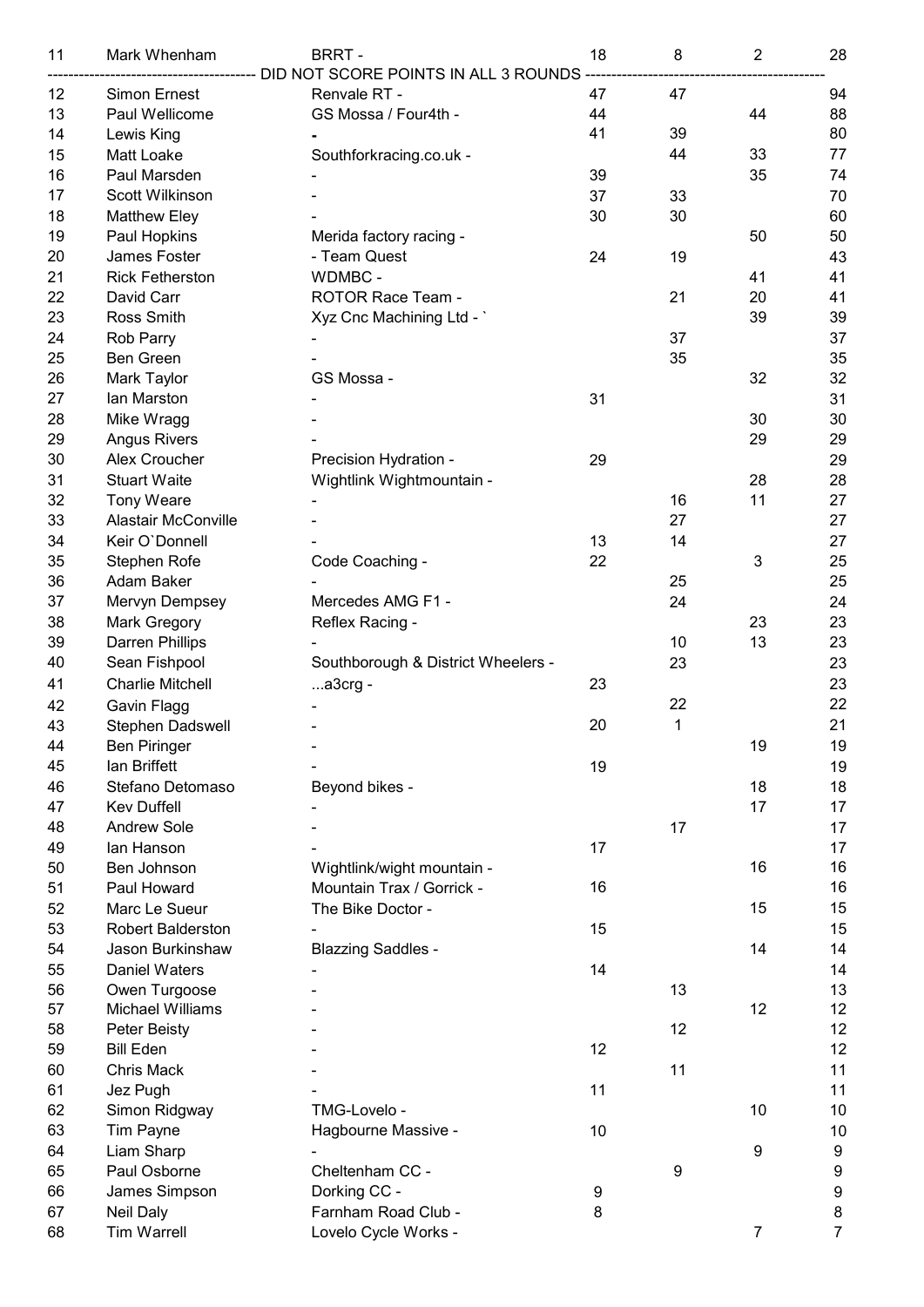| 69 | <b>Duncan Coutts</b>          |                           |   |   |   |   |
|----|-------------------------------|---------------------------|---|---|---|---|
| 70 | Mark Busbridge                | WDMBC -                   | 5 | 2 |   |   |
| 71 | Simon Bush                    | Cycle Sphere -            |   |   |   |   |
| 72 | Henry Salmon                  |                           |   |   | 6 | 6 |
| 73 | Dave Wadsworth                | - Beeline Cycles          |   | 6 |   | 6 |
| 74 | <b>Chris Lewis</b>            |                           | 6 |   |   | 6 |
| 75 | <b>Peter Stewart</b>          |                           |   |   | 5 | 5 |
| 76 | <b>Charlie Battey</b>         |                           |   | 5 |   | 5 |
| 77 | Andy Kervell                  |                           |   |   |   | 4 |
| 78 | Ben Payne                     | Aj cycles -               |   | 4 |   |   |
| 79 | <b>Alex Miller</b>            | - Basingstoke Hockey Club | 4 |   |   | 4 |
| 80 | Kris Kasperkiewicz            |                           |   | 3 |   |   |
| 81 | <b>Richard Sambrook Smith</b> |                           | 3 |   |   | 3 |
| 82 | <b>Ste Marlow</b>             |                           |   |   |   |   |
| 83 | Mark Slocombe                 | GS Mossa -                |   |   |   |   |

### 3Hr Grand Veteran Male

| Pos | <b>Name</b>            | <b>Team/Sponsor</b>                                                             | Round 1 | Round 2        | Round 3 | <b>TOTAL</b> |
|-----|------------------------|---------------------------------------------------------------------------------|---------|----------------|---------|--------------|
| 1   | <b>Simon Willats</b>   |                                                                                 | 39      | 47             | 50      | 136          |
| 2   | <b>Andy Smith</b>      |                                                                                 | 44      | 44             | 44      | 132          |
| 3   | David Ivory            | <b>Reading CC -</b>                                                             | 50      | 32             | 35      | 117          |
| 4   | Ian Cartwright         | LiteOption/Torq -                                                               | 37      | 24             | 32      | 93           |
| 5   | Robert Jackson         |                                                                                 | 35      | 21             | 29      | 85           |
| 6   | Colin Dixon            |                                                                                 | 41      | 13             | 27      | 81           |
| 7   | Ivan Whitehead         |                                                                                 | 30      | 27             | 21      | 78           |
| 8   | David Wilcock          |                                                                                 | 23      | 25             | 18      | 66           |
| 9   | Ian Petherbridge       | Racing Club Ravenna -                                                           | 31      | 15             | 19      | 65           |
| 10  | Mark Hardwicke         | Bournemouth Arrow cc -                                                          | 14      | 20             | 26      | 60           |
| 11  | Andrew Graham          |                                                                                 | 28      | 10             | 16      | 54           |
| 12  | <b>Chris Hillier</b>   | Banjo cycles -                                                                  | 27      | 12             | 14      | 53           |
| 13  | Stan Leigh             | Tunnel Hill Trolls -                                                            | 24      | 5              | 10      | 39           |
| 14  | Stefano Fratesi        |                                                                                 | 20      | 4              | 8       | 32           |
| 15  | Ben Chapman            |                                                                                 | 18      | 3              | 3       | 24           |
| 16  | Paul Thatcher          | Wilderness Riders -                                                             | 16      | $\overline{7}$ | 1       | 24           |
|     |                        | --------------------------- DID NOT SCORE POINTS IN ALL 3 ROUNDS -------------- |         |                |         |              |
| 17  | <b>Roland Tilley</b>   | Bournemouth Cycleworks/Vitec fire                                               |         | 41             | 47      | 88           |
| 18  | Nigel Brown            |                                                                                 |         | 35             | 41      | 76           |
| 19  | Peter Christopher      |                                                                                 |         | 33             | 39      | 72           |
| 20  | <b>Marcus Williams</b> | Reflex Racing -                                                                 |         | 37             | 31      | 68           |
| 21  | Kevin Holloway         | GS Vecchi -                                                                     |         | 29             | 33      | 62           |
| 22  | James Pilgrim-Morris   | GS Henley/Athlete Service -                                                     |         | 30             | 30      | 60           |
| 23  | <b>Nick Calkin</b>     | #REF!                                                                           |         | 26             | 28      | 54           |
| 24  | <b>Stephen Moors</b>   |                                                                                 |         | 28             | 22      | 50           |
| 25  | <b>Anthony White</b>   |                                                                                 |         | 50             |         | 50           |
| 26  | Roy Spicer             | GSMOSSA/FOUR4TH-                                                                | 47      |                |         | 47           |
| 27  | <b>William Sawyer</b>  | PowerCycle -                                                                    |         | 19             | 24      | 43           |
| 28  | Mike Easey             |                                                                                 | 26      | 16             |         | 42           |
| 29  | lan Hanson             |                                                                                 |         | 23             | 17      | 40           |
| 30  | <b>Rick Fetherston</b> | WDMBC -                                                                         |         | 39             |         | 39           |
| 31  | <b>Tim Phelps</b>      | Dyson Cycles -                                                                  |         |                | 37      | 37           |
| 32  | Mark Bainbridge        |                                                                                 |         | 14             | 20      | 34           |
| 33  | Paul Kelly             | - GS Henley                                                                     | 33      |                |         | 33           |
| 34  | Nigel Grantham         | Pedalon.co.uk/Eventrexuk.com -                                                  | 32      |                |         | 32           |
| 35  | Harry Underhill        | Boompod racing -                                                                |         | 31             |         | 31           |
| 36  | Colin Campbell         | LBRCC-                                                                          | 29      |                |         | 29           |
| 37  | Martyn Dunn            | CC Luton -                                                                      |         |                | 25      | 25           |
| 38  | Martin Langston        | Odiham cc -                                                                     | 25      |                |         | 25           |
| 39  | <b>Adrian Butcher</b>  | Thanet road club -                                                              |         |                | 23      | 23           |
| 40  | <b>Marty Clark</b>     | Dirty Viceroys -                                                                |         | 9              | 13      | 22           |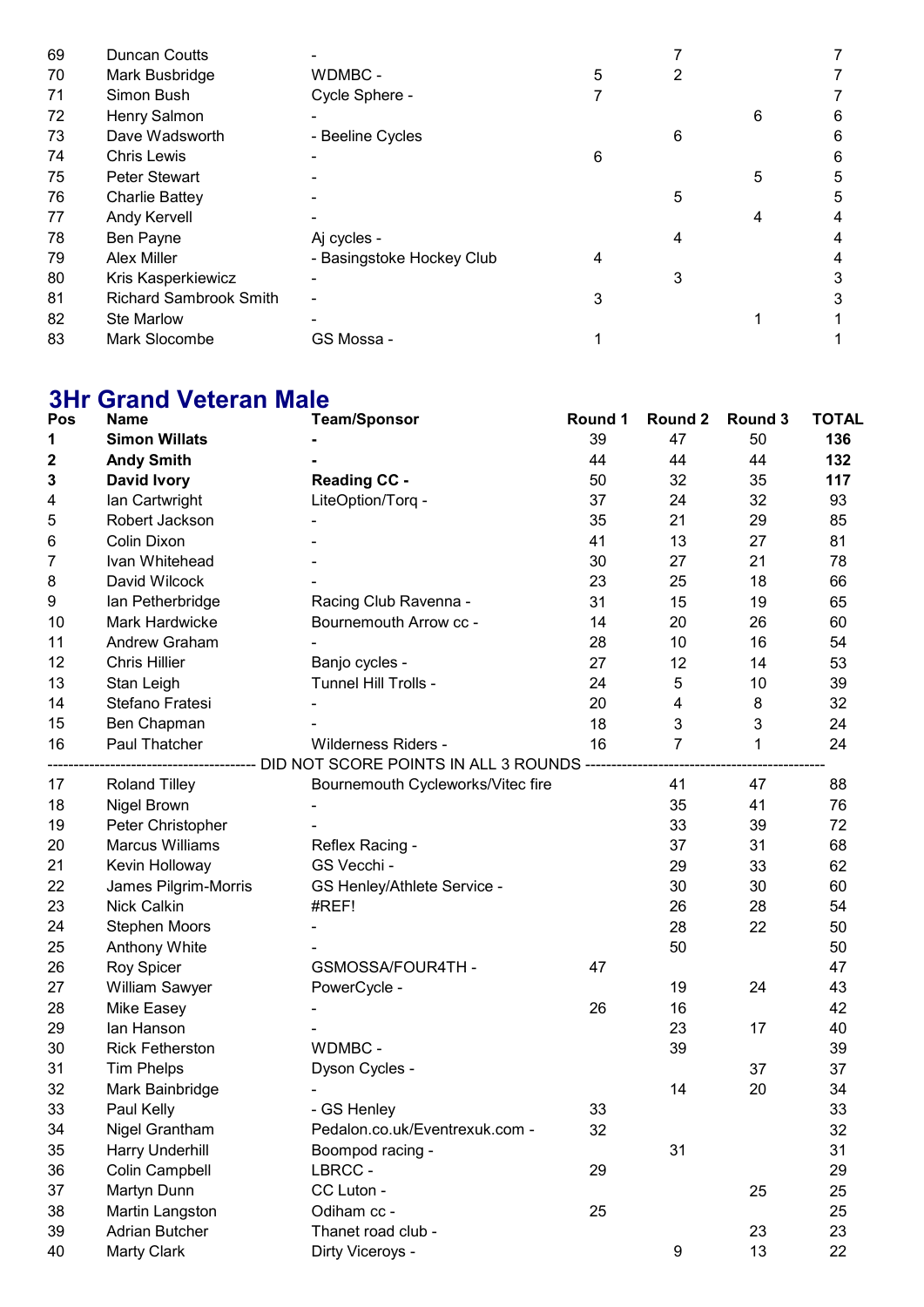| 41 | <b>Andy Ross</b>      | - Sydenham Wheelers                |                | 22             |    | 22                      |
|----|-----------------------|------------------------------------|----------------|----------------|----|-------------------------|
| 42 | Andy Smallman         |                                    | 22             |                |    | 22                      |
| 43 | Kevin Underwood       |                                    | 21             |                |    | 21                      |
| 44 | John Constable        |                                    | 19             | 1              |    | 20                      |
| 45 | Nathan Blake          | <b>Gnarly Nuuters -</b>            |                | 18             |    | 18                      |
| 46 | <b>Richard Irvine</b> | Bournemouth Cycle Works / Vitec    |                | 8              | 9  | 17                      |
| 47 | Rob Waller            | Banjo Cycles / Specialized / Racew |                | 17             |    | 17                      |
| 48 | Peter Worsfold        |                                    | 17             |                |    | 17                      |
| 49 | <b>Andrew Butler</b>  |                                    |                |                | 15 | 15                      |
| 50 | John Clark            |                                    | 15             |                |    | 15                      |
| 51 | <b>Howard Dale</b>    |                                    | 13             |                |    | 13                      |
| 52 | Alan Webb             | Dysons Cycles -                    |                |                | 12 | 12                      |
| 53 | David Bourne          |                                    | 12             |                |    | 12                      |
| 54 | <b>Linley Gales</b>   |                                    |                |                | 11 | 11                      |
| 55 | Dominic Paul          |                                    |                | 11             |    | 11                      |
| 56 | Simon Dudley          |                                    | 11             |                |    | 11                      |
| 57 | Chris Hill            |                                    | 10             |                |    | 10                      |
| 58 | <b>Andy Kennett</b>   | - Dynotech                         | 9              |                |    | $\boldsymbol{9}$        |
| 59 | Julian Enticknap      |                                    | 8              |                |    | 8                       |
| 60 | <b>Colin Houston</b>  | - Pedalon                          |                |                | 7  | $\overline{7}$          |
| 61 | <b>Martin Chuter</b>  |                                    | $\overline{7}$ |                |    | 7                       |
| 62 | Paul Howard           | <b>MOUNTAIN TRAX / GORRICK -</b>   |                |                | 6  | $\,6$                   |
| 63 | <b>Mark Powell</b>    | Leisure lakes -                    |                | 6              |    | $\,6$                   |
| 64 | Allan Cook            |                                    | 6              |                |    | 6                       |
| 65 | <b>Steve Kitchin</b>  |                                    |                |                | 5  | 5                       |
| 66 | <b>Tony Baker</b>     |                                    | 5              |                |    | 5                       |
| 67 | Steve Gordon          | Purbeck Peloton -                  |                |                | 4  | 4                       |
| 68 | <b>Chris Evett</b>    | - Team Turkey                      | 4              |                |    | 4                       |
| 69 | Marcus Blade          | <b>ZEN ARTS -</b>                  | 3              |                |    | 3                       |
| 70 | Lloyd Cosgrove        | Viceroys -                         |                |                | 2  | $\overline{\mathbf{c}}$ |
| 71 | <b>Mark Henrick</b>   |                                    |                | $\overline{2}$ |    | $\overline{2}$          |
| 72 | Nick McNamara         |                                    | 2              |                |    | $\overline{c}$          |
| 73 | Andy O'Brien          | SDMBC -                            | 1              |                |    | 1                       |

## 4Hr Female

| <b>Pos</b>   | <b>Name</b>           | <b>Team/Sponsor</b>                     | Round 1 | Round 2 | Round 3 | <b>TOTAL</b> |
|--------------|-----------------------|-----------------------------------------|---------|---------|---------|--------------|
| 1            | Jo Munden             |                                         | 50      | 47      | 47      | 144          |
| $\mathbf{2}$ | <b>Kirsty Spriggs</b> | <b>RAFCA -</b>                          | 41      | 37      | 41      | 119          |
|              |                       | DID NOT SCORE POINTS IN ALL 3 ROUNDS -- |         |         |         |              |
| 3            | Elise Sherwell        | Fatcreations -                          |         | 50      | 50      | 100          |
| 4            | Sophie Fennell        | Ark Cycles -                            |         | 44      | 44      | 88           |
| 5            | Rachel Clay           |                                         | 44      | 39      |         | 83           |
| 6            | Anna Waite            |                                         | 39      | 33      |         | 72           |
| 7            | Kym Harvey            | <b>Fat Creations -</b>                  | 35      | 32      |         | 67           |
| 8            | Sarah Hewitt          |                                         | 47      |         |         | 47           |
| 9            | Meg Pugh              |                                         |         | 41      |         | 41           |
| 10           | Louise Nalton         | Minehead CC -                           | 37      |         |         | 37           |
| 11           | Sarah Richman         |                                         |         | 35      |         | 35           |
| 12           | Sam Aplin             |                                         | 33      |         |         | 33           |

#### 4Hr Male Pos Name Team/Sponsor Round 1 Round 2 Round 3 TOTAL<br>
1 Joe Harris Velo Schils - 50 37 44 131 1 Joe Harris Velo Schils - 50 37 44 131 **2 Liam Keynes GS Mossa - 37 35 41<br>
3 Joe Clark - 20 April 2018 44 33 33** 3 Joe Clark - 44 33 33 110 4 Boe Harper 19, 2008, 2009, 2009, 2009, 2009, 2009, 2009, 2009, 2009, 2009, 2009, 2009, 2009, 2009, 2009, 200 4 Boe Harper - 20 101 20 30 32 30 101<br>
5 Ben Sampson - 33 47 14 94<br>
6 Robert Mcallister - 20 31 27 25 83 8 6 Robert Mcallister - 31 27 25 83<br>
7 Ben Marsh - 32 28 27 77 7 Ben Marsh - 22 28 27 77 8 Craig Holford - 27 24 22 73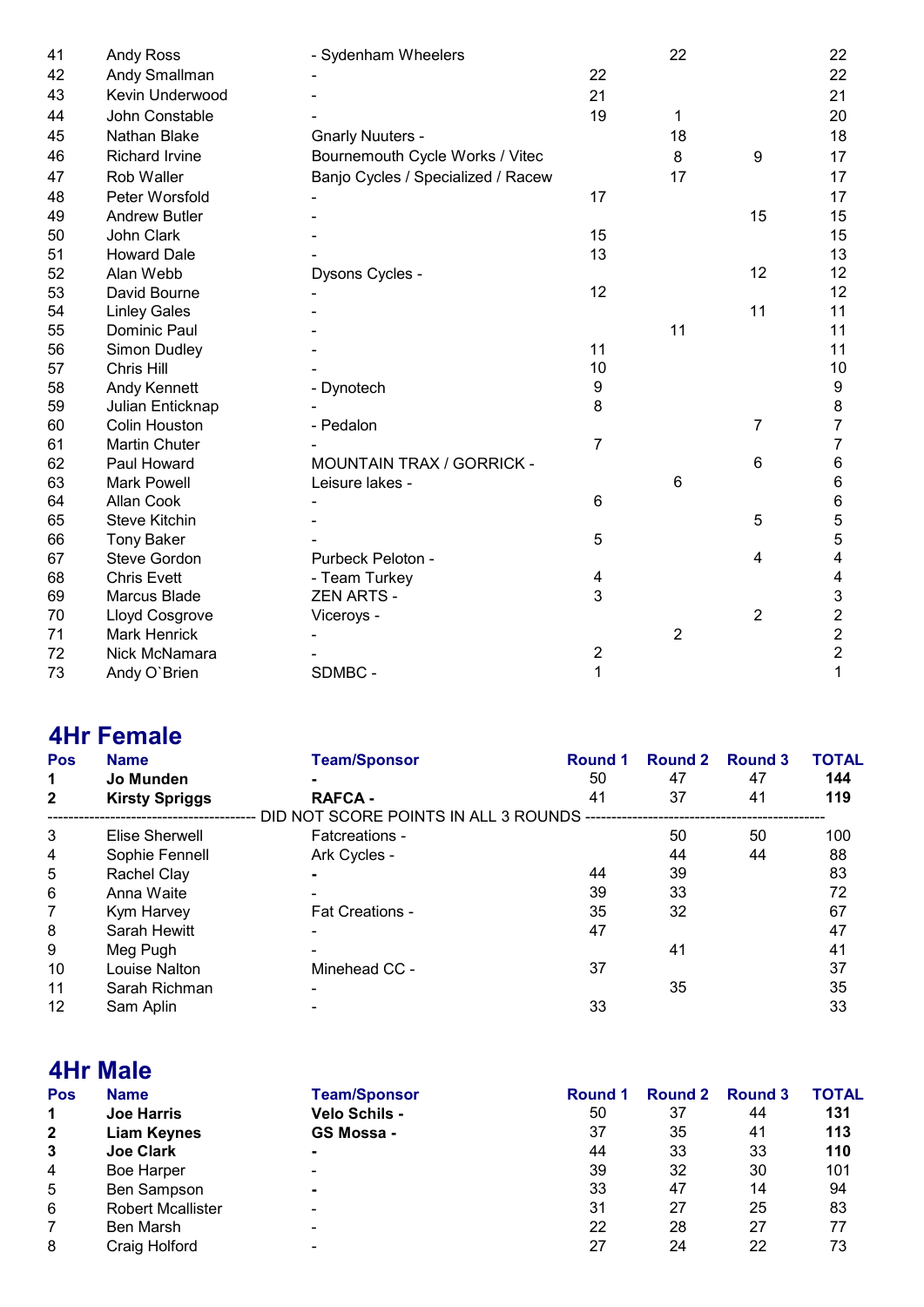| $\boldsymbol{9}$ | Devon Badman               | NAUT Cycling -                                         | 23 | 25 | 15 | 63 |
|------------------|----------------------------|--------------------------------------------------------|----|----|----|----|
| 10               | Alex Wheatman              |                                                        | 24 | 19 | 18 | 61 |
|                  |                            | ----------- DID NOT SCORE POINTS IN ALL 3 ROUNDS ----- |    |    |    |    |
| 11               | Scott Chappell             | Pedal On -                                             |    | 50 | 47 | 97 |
| 12               | Henry Sleight              | Drag2Zero -                                            |    | 41 | 39 | 80 |
| 13               | Sean Townsend              | The Ark Cycles -                                       |    | 44 | 32 | 76 |
| 14               | David Janes                | Swift Performance Coaching -                           | 47 | 23 |    | 70 |
| 15               | Liam Roberts               | Vittoria Sigma Sports -                                | 41 |    | 26 | 67 |
| 16               | <b>Ben Soanes</b>          |                                                        |    | 30 | 29 | 59 |
| 17               | Alex Roberton              |                                                        |    | 29 | 24 | 53 |
| 18               | <b>Ben Thomas</b>          | Ben Thomas Coaching - Vauxhall Cycling                 |    |    | 50 | 50 |
| 19               | Cam McLaren                | Nopinz Motip -                                         |    | 39 |    | 39 |
| 20               | Ross Mallen                | - RAF CC                                               |    |    | 37 | 37 |
| 21               | <b>Bradley Shenton</b>     |                                                        |    |    | 35 | 35 |
| 22               | Luke Kennard               |                                                        | 35 |    |    | 35 |
| 23               | Simon Brummitt             |                                                        | 32 |    |    | 32 |
| 24               | Robert Durnford            | Paceline RT -                                          |    |    | 31 | 31 |
| 25               | Dominic Clarke             |                                                        |    | 31 |    | 31 |
| 26               | Luke Bandy                 | <b>Brighton Excelsior -</b>                            | 30 |    |    | 30 |
| 27               | Will Salisbury             |                                                        | 29 |    |    | 29 |
| 28               | Michael Cunliffe           | Paceline RT -                                          |    |    | 28 | 28 |
| 29               | <b>Fraser Hughes</b>       |                                                        | 28 |    |    | 28 |
| 30               | David Dabbs                |                                                        |    | 26 |    | 26 |
| 31               | <b>Christopher Colenso</b> |                                                        | 26 |    |    | 26 |
| 32               | David Parvin               | Liss Cycling Club -                                    | 25 |    |    | 25 |
| 33               | Nathan Hunt                | Wight Mountain -                                       |    |    | 23 | 23 |
| 34               | Tim Watson                 |                                                        |    | 22 |    | 22 |
| 35               | Calum Wooldridge           |                                                        |    |    | 21 | 21 |
| 36               | <b>Mark Sweeting</b>       |                                                        |    | 21 |    | 21 |
| 37               | Nathan Patel               | Hunt Bike Wheels -                                     | 21 |    |    | 21 |
| 38               | Liam Crook                 |                                                        |    |    | 20 | 20 |
| 39               | Tom Sheppard               |                                                        |    | 20 |    | 20 |
| 40               | Ben Heaney                 |                                                        |    |    | 19 | 19 |
| 41               | Angus Young                | Hunt bike wheels -                                     |    |    | 17 | 17 |
| 42               | <b>Ben Rosendale</b>       | Harlow cc -                                            |    |    | 16 | 16 |
| 43               | Jonathan Deutsch           | <b>BLAZING SADDLES RT -</b>                            |    |    | 13 | 13 |
| 44               | Morgan Jones               |                                                        |    |    | 12 | 12 |

# 4Hr Single Speed

| <b>Pos</b>     | <b>Name</b>           | <b>Team/Sponsor</b>                      | Round 1 | <b>Round 2</b> | Round 3 | TOTAL |
|----------------|-----------------------|------------------------------------------|---------|----------------|---------|-------|
| $\mathbf 1$    | <b>Rob Lee</b>        | <b>Plymouth Corinthian CC -</b>          | 39      | 39             | 47      | 125   |
|                |                       | DID NOT SCORE POINTS IN ALL 3 ROUNDS --- |         |                |         |       |
| $\overline{2}$ | lan Pidgeon           |                                          | 50      | 50             |         | 100   |
| 3              | David Brown           | Ridgeway Cycles -                        |         | 41             | 50      | 91    |
| $\overline{4}$ | Phil Gray             | The OC -                                 | 44      | 47             |         | 91    |
| 5              | Steve Day             | Travers - E3C - Precision Hydration      | 47      |                | 41      | 88    |
| 6              | Mike Richman          | $\overline{\phantom{0}}$                 |         | 44             | 39      | 83    |
| 7              | <b>Scott Swalling</b> | -                                        | 41      | 37             |         | 78    |
| 8              | Dalton Flesch         | $O.g.a.m. -$                             |         |                | 44      | 44    |

# 4Hr Veteran Male

| <b>Name</b>               | <b>Team/Sponsor</b>           | Round 1 | Round 2 | <b>Round 3</b> | <b>TOTAL</b> |
|---------------------------|-------------------------------|---------|---------|----------------|--------------|
| <b>Richard Freshwater</b> | <b>Hunt Bike Wheels -</b>     | 50      | 44      | 47             | 141          |
| <b>Richard Penning</b>    | <b>Pivot Boompod Racing -</b> | 47      | 41      | 39             | 127          |
| <b>Jon Roberts</b>        |                               | 44      | 35      | 37             | 116          |
| <b>Stuart King</b>        | Bournemouth Cycleworks -      | 37      | 33      | 32             | 102          |
| <b>Stewart Crooks</b>     | Pivot Boompods -              | 35      | 32      | 29             | 96           |
| <b>Bernie Fyans</b>       | Loose Cannons -               | 33      | 29      | 25             | 87           |
| <b>Curtis Quelch</b>      |                               | 32      | 28      | 21             | 81           |
| Nick Cooper               | GS Henley / Athlete Service - | 31      | 26      | 20             | 77           |
|                           |                               |         |         |                |              |